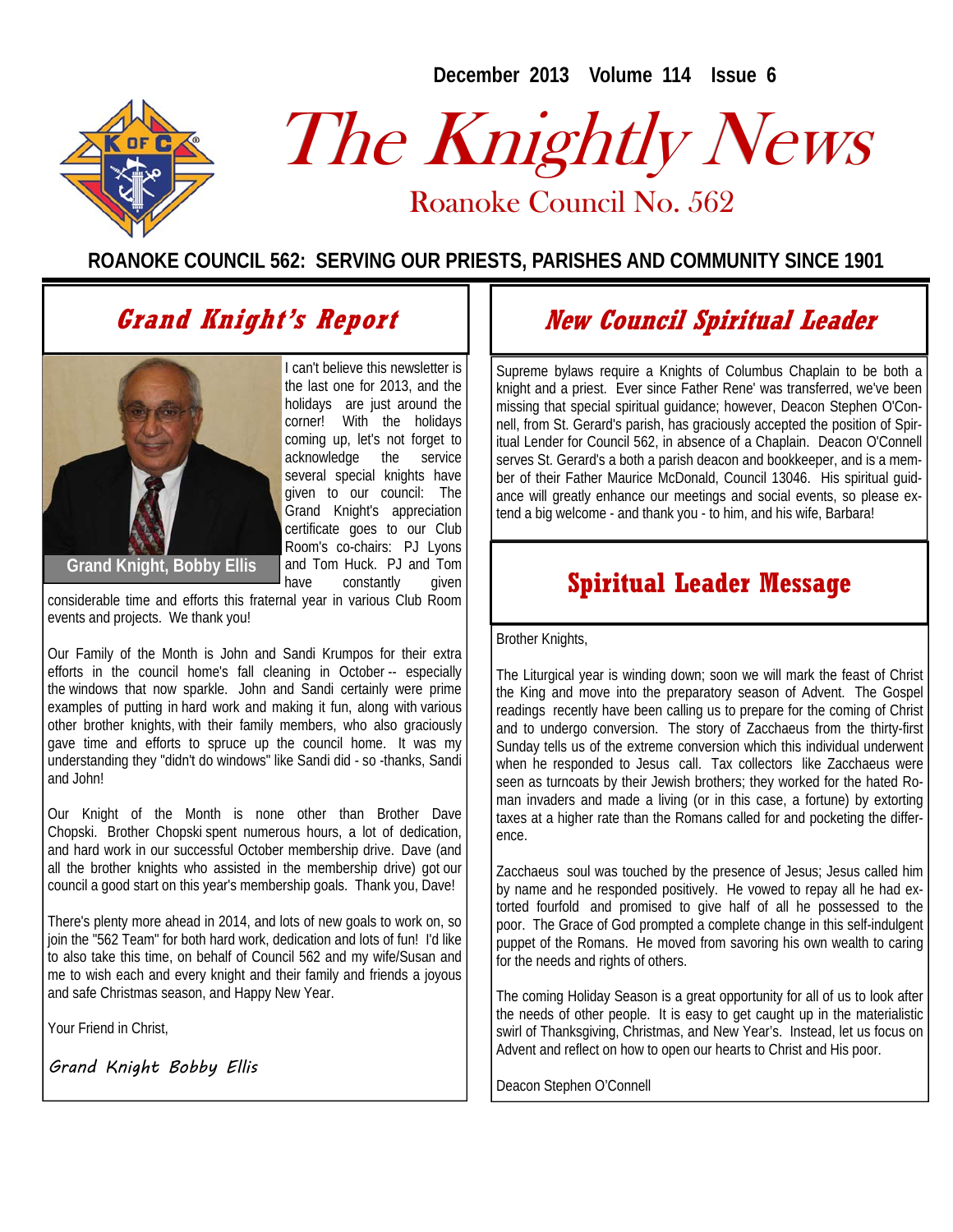#### Volume 114, Issue 6 **Page 2**

| <b>Council Officers</b>           |                          |              |          |
|-----------------------------------|--------------------------|--------------|----------|
| <b>Grand Knight</b>               | <b>Bobby Ellis</b>       |              | 366-5102 |
| Dep. Grand Knight                 | <b>Bill DeBerry</b>      |              | 343-7849 |
| Spiritual Leader                  | Stephen O'Connell        |              | 525-9408 |
| Chancellor                        | Pat Reidy                |              | 725-8206 |
| Recorder                          | Stephen Ratliff          |              | 774-4796 |
| Financial Sec.                    | Mike Lazzuri             |              | 774-8482 |
| Treasurer                         | <b>Brian Ripple</b>      |              | 776-8285 |
| Lecturer                          | Alex Nelson              |              | 774-5079 |
| Advocate                          | P.J. Lyons               |              | 562-8332 |
|                                   |                          |              |          |
| Warden                            | Eric Schmucker           |              | 309-1417 |
| Inside Guard                      | Joseph Colosimo          |              | 989-7969 |
| Outside Guard                     | Steve Wirth              |              | 797-8812 |
| Trustee, 3rd Year                 | Karl Kleinhenz           |              | 397-4028 |
| Trustee, 2nd Year                 | <b>Bob Canfield</b>      |              | 774-7554 |
| Trustee, 1st Year                 | <b>Richard Sparks</b>    |              | 563-1387 |
| <b>Committee Chairmen</b>         |                          |              |          |
| Program Director                  | John Krumpos             |              | 989-1985 |
| Council Activities                | <b>Bill DeBerry</b>      |              | 343-7849 |
|                                   | Glen Waldis              |              | 982-0835 |
| <b>Community Activities</b>       | Joe Colosimo             |              | 989-7969 |
|                                   |                          |              |          |
| <b>Family Activities</b>          | Alex Nelson              |              | 774-5079 |
|                                   | 740-749-3018<br>Tom Huck |              |          |
| Youth Activities                  | Eric Schmucker           |              | 309-1417 |
| <b>Church Activities</b>          | Pat Reidy                |              | 725-8206 |
| Pro Life Activities               |                          |              |          |
| KOVAR                             | Don Feick                |              | 774-0187 |
|                                   | John Krumpos             |              | 960-1825 |
| Newsletter                        | Glen David Waldis        |              | 982-0835 |
| Kitchen                           | Tom Engl                 |              | 989-3708 |
|                                   | John Church              |              | 588-7968 |
|                                   | Mike Lazzuri             |              | 774-8482 |
|                                   | <b>Steve Wirth</b>       |              | 797-8812 |
| <b>Basketball Tournament</b>      |                          |              |          |
| <b>KCIC</b>                       | Karl Kleinhenz           |              | 982-8140 |
|                                   | Joe Devlin               |              | 206-2622 |
|                                   |                          |              |          |
| Membership                        | Dave Chopski             |              | 344-0901 |
|                                   | Charles Hatcher          |              | 314-3360 |
|                                   | <b>Steve Wirth</b>       |              | 520-2885 |
| Ceremonials                       | Dave Chopski             |              | 344-0901 |
| Canfield Scholarship              | <b>Bobby Ellis</b>       |              | 366-5102 |
|                                   | Jim Sullivan             |              | 774-7034 |
|                                   | Pat Patterson            |              | 815-6105 |
|                                   | Joe Moses                |              | 389-0309 |
|                                   | <b>Bob Canfield</b>      |              | 774-7554 |
| <b>Retention Committee</b>        | Bill DeBerry             |              | 343-7849 |
|                                   | Karl Kleinhenz           |              | 397-4028 |
|                                   | Bob Canfield             |              | 774-7554 |
|                                   | <b>Richard Sparks</b>    |              | 563-1387 |
|                                   |                          |              |          |
| Publicist                         | <b>Bill Howard</b>       |              | 989-9399 |
| RC School Board Rep.              | <b>Alex Nelson</b>       |              | 774-5079 |
| OLN Parish Rep.                   | Don Feick                |              | 774-0187 |
| St. Elias Parish Rep.             | Jim Donckers             |              | 345-3902 |
| St. Andrews Parish Rep.P.J. Lyons |                          |              | 562-8332 |
| Insurance Rep.                    | Ken Bagnasco             | 888-211-9478 |          |
| Pool                              | Jim Donckers             |              | 345-3902 |
|                                   | Joe Devlin               |              | 206-2622 |
|                                   | George Cuadrado          |              | 989-1758 |
|                                   | P.J. Lyons               |              | 562-8332 |
| House                             | Joe Colosimo             |              | 989-7069 |
|                                   | Jan Hodnett              |              | 772-4215 |
| Club Room                         | P.J. Lyons               |              | 562-8332 |
|                                   |                          |              |          |
|                                   |                          |              |          |

**IN CASE OF ILLNESS, NEED OR DEATH, PLEASE NOTIFY ONE OF THE FOLLOWING:**  Grand Knight 366-5102<br>
Spiritual Leader 525-9408 Spiritual Leader 525-9408<br>Financial Sec. 774-8482 Financial Sec. **562 COUNCIL HOME** 

3136 Harris Street, Roanoke, VA 24015 Mail: PO Box 20974, Roanoke, VA 24018

#### **Welcome**

We would like to welcome two new members to the Council, Glenn C. Hall and Casimir Dadak and also a welcome to Scott Kuhn who transferred into the council. Welcome and we are happy to have you aboard.

#### **Retiree's Luncheon**

Come join us for another Retiree's Luncheon on December  $12<sup>th</sup>$  at the Council Home. It is a great time to get out and socialize with your friends. Everyone is welcome and will enjoy a wonderful meal. December's menu will be a salad, Pork Loin Roast with green beans and mashed potatoes followed by a dessert. No charge but donations are accepted. After lunch stick around and join in some games. Doors open at 11:30 Am and Lunch is served at Noon.

#### **Squire's Circle**

In case you missed it, the Council is once again sponsoring a Squire's Circle. It is based at Roanoke Catholic School. Like all student groups, they have limited money to buy their supplies. If you would like to help them get started, they are in need of a lockable box to keep their Bursar supplies, Circle records and minute book. If you have something you can let them use, call Brother John Krumpos (540 -960-1825).

#### **Clubhouse Renovations**

The Board of Directors of our corporation is committed to maintaining your Clubhouse so as to provide you with a pleasant place to meet and to socialize. A lot of work has been done over the last few years…from painting much of the interior to replacing the heating and cooling systems…and we would like to do even more. Of course that means we need more money!

To fund additional renovations, your Board has established a Renovation Fund. Several members of the Ancient Order of Hibernians have already made sizable donations to it. We are asking ALL Council members to step up to the plate and make similar donations. Together, we can make our home beautiful.

Make your donation payable to Roanoke Knights of Columbus Incorporated and mail it to KC Renovation Fund, P.O. Box 20974, Roanoke, VA 24018.

#### **Happy Birthday Brother Knights!**

Domenick E. Centrone Timothy J. Rowe Raymond J. Biggio Michael J. Lazzuri Albert G. Bruzgul John Sheridan Kevin P. Oddo Robert C. Poole Charles H. Hatcher Alexander P. Fekas Edward J. Zaleski

Richard L. Waddell David A. Cummings Francis H. Casola Daniel J. Turk Jack D. Ellinwood, Jr. Daniel A. Torres Alexander M. Nelson Gary W. Boyd Joseph A. Colosimo, Jr. Casimir Dadak Donoald M. Grabowski

Charles W. Blevins Theodore G. Wierzbi Jan M. Hodnett Christian A. Hoeser Michael J. Slenski Nicholas r. Waddell Joseph V. De Riggi Robert M. Kennedy Matthew J. O'Herron Richard A. Taylor

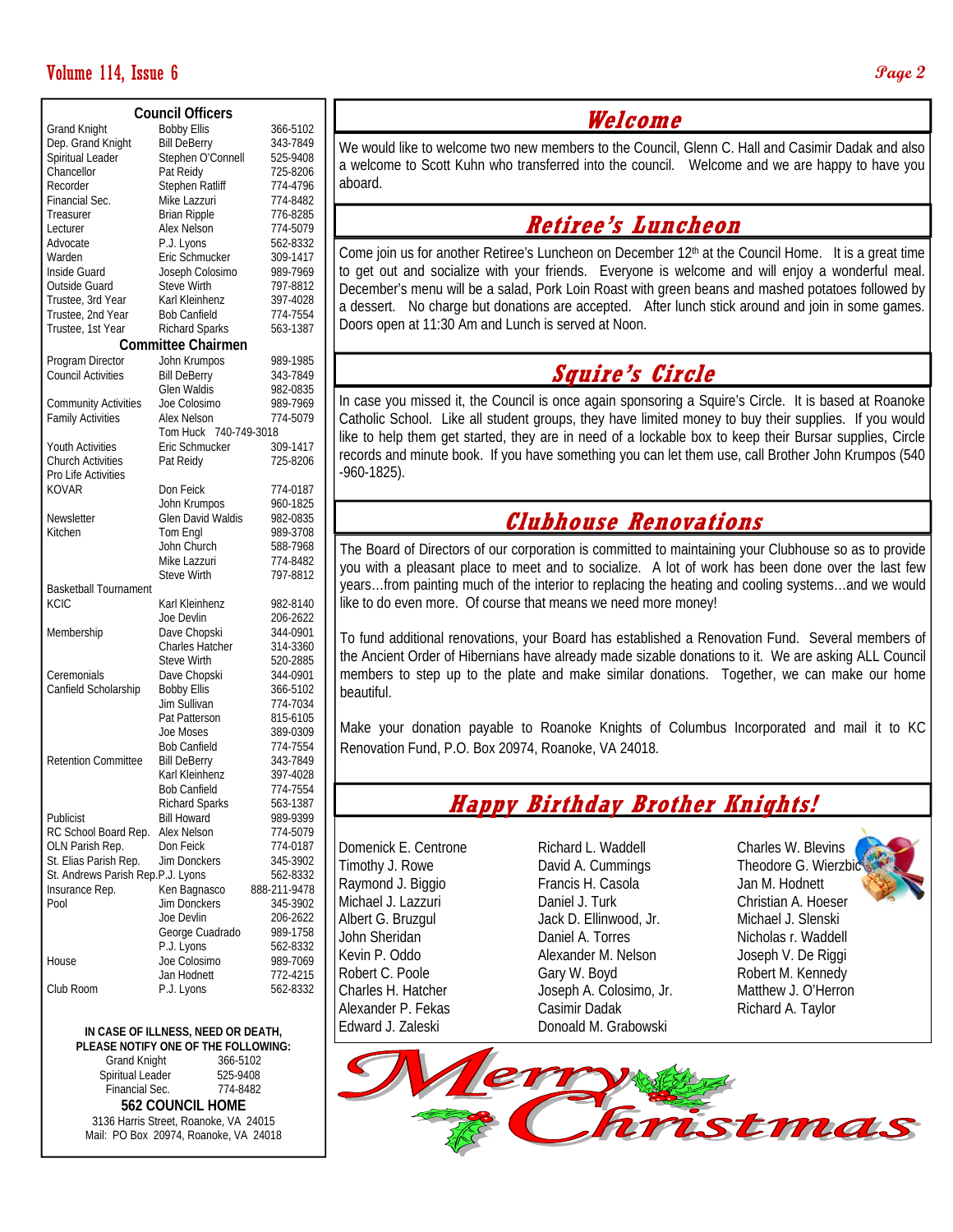#### **Knights of Columbus Council 562 Community Activities Project 2013-2014 Feeding Needy Kids During Their After School Activities**



**Pete Ragone, Agnes and Tom Engle** 



**Ed Myers and Officer Olichmier** 



**Tom Huck, Ed Myers, Officer Olichmier, Mike Lazzuri, Joe Colosimo, Tom Engl, Eugene Brady and Gordon Dewhurst** 



**Joe Colosimo and Officer Olichmier** 

## **Program Directors Report**

The Kid's Halloween Trunk or Treat held at the end of October was well received. Ten Knights and their Ladies volunteered to decorate their vehicles and hand out candy to the kids. A huge thank you to those couples!!! November was also another full month. In addition to the Memorial Mass held on Nov. 18<sup>th</sup> and the Past Grand Knight dinner on the 23<sup>rd</sup>, Community Program Director Joe Colosimo was extremely busy organizing food collections for hungry Roanoke school children at the local Kroger stores and coordinating the events with the Police and Fire Chiefs. Well done Joe!

Brunch with Santa will be held on Sunday, December 15<sup>th</sup> at the clubhouse from 11:00 to 1:00. The Adult party will be a Christmas/epiphany Party on Jan. 4th also at the clubhouse. See the announcements for details.

LAST ITEM: December is the month that our Financial Secretary sends out the annual dues notices. When you get your notice, remember that until the Council receives your dues, there are programs and charitable requests that must be deferred for lack of money. Also remember that your Council must pay the Supreme and the State Councils almost \$10 per year on your behalf… even if you don't pay your dues! **So pay your dues as soon as you get your dues notice!** 

LADIES: Just a reminder, there is a 1<sup>st</sup> Degree Exemplification to initiated new members in December. Since that event is open only to Knights, there will not be an open social in December. We have not forgotten you! We will be scheduling another Social evening with the Ladies in January. Watch for the January Newsletter.